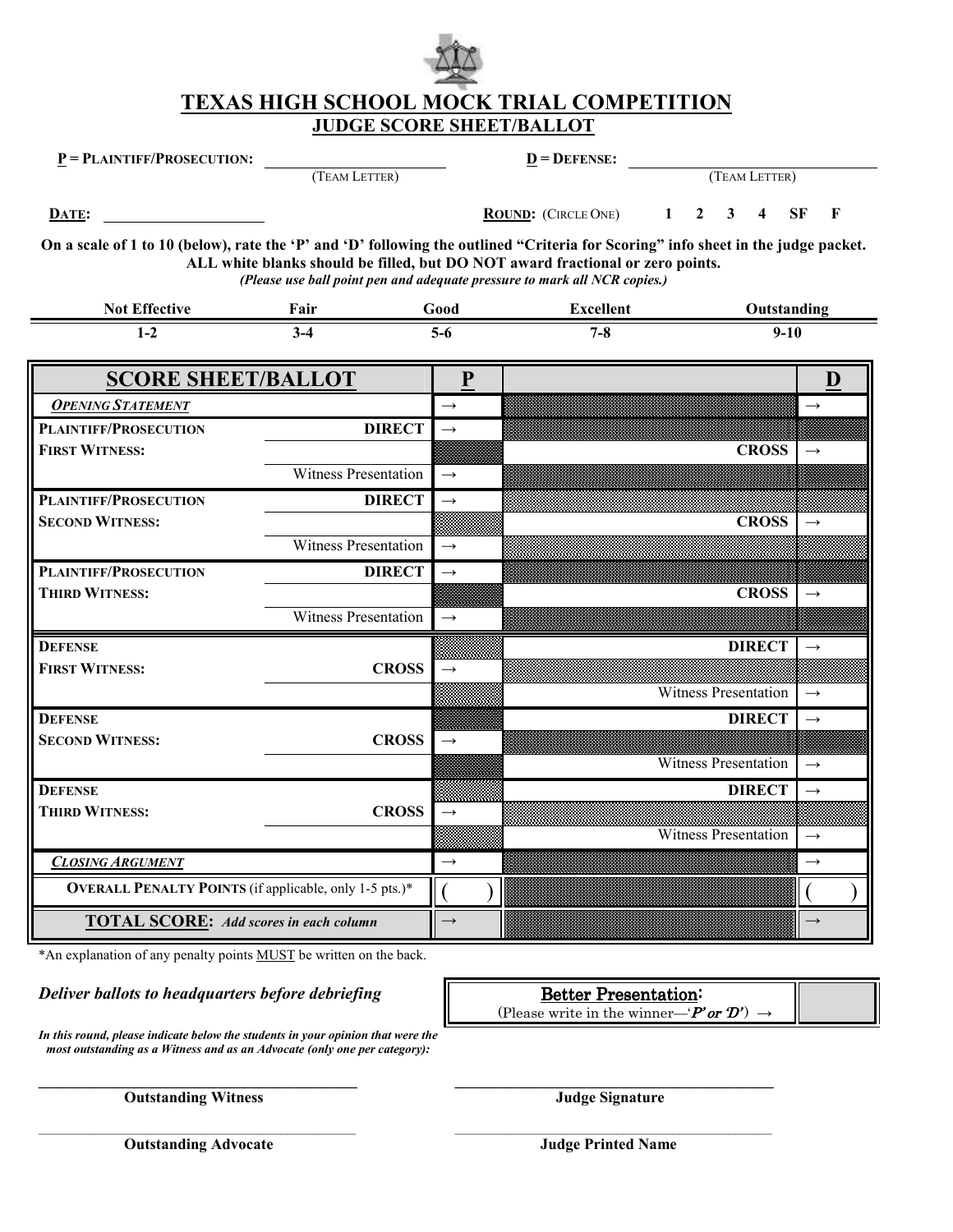# EXPLANATION OF THE SCORE SHEET

Judges will rate the individual presentations of team members according to their roles in the trial. Individual participants will be rated on a scale of 1-10 points utilizing the "criteria for evaluating student presentations" described below. As a result, the overall team's performance is calculated and totaled in the *Total Score* box on the score sheet. Judges are not scoring the legal merits of the case.

Judges are asked to recognize outstanding individual performances by casting a ballot for one OUTSTANDING ADVOCATE and one OUTSTANDING WITNESS per competition round. This decision is made by each individual judge; however, discussion among the panel is permissible. When a round concludes, please indicate these students in the appropriate blanks on the score sheet.

| <b>POINTS</b> | <b>PERFORMANCE</b> | <b>CRITERIA FOR EVALUATING STUDENT PRESENTATIONS</b>                                                                                                                                                                                                                                                                           |  |
|---------------|--------------------|--------------------------------------------------------------------------------------------------------------------------------------------------------------------------------------------------------------------------------------------------------------------------------------------------------------------------------|--|
| $1 - 2$       | Not Effective      | Unsure of self, illogical, uninformed, not prepared, is not coherent;<br>ineffective in communication; total reliance upon notes; unsure<br>when entering exhibits; easily distracted                                                                                                                                          |  |
| $3-4$         | Fair               | Minimally informed and prepared. Performance is passable, but<br>lacks depth in terms of knowledge of task and materials; not at<br>ease; communications lack clarity and conviction; relies heavily<br>on notes (if attorney); somewhat distracted                                                                            |  |
| $5-6$         | Good               | Average presentation; does not exclusively rely on notes; however,<br>is hesitant and unsure when not using notes; is adequate in logic and<br>and understanding of the materials, but does not convey mastery<br>of same; communications are clear and understandable; average<br>in fluency and persuasiveness               |  |
| $7 - 8$       | Excellent          | Presentation is fluent, persuasive, logical, clear, and understandable;<br>materials and thoughts are well organized; exhibits mastery of the<br>case; seldom refers to notes (if attorney); is intuitive in responses<br>and in questioning (if attorney); responds to occurrences during trial                               |  |
| $9-10$        | Outstanding        | Superior in qualities listed for 7-8 presentation, plus, thinks quickly<br>and spontaneously; is logical; is poised at all times, even under<br>pressure, sorts out essential from the nonessential, uses time<br>effectively to accomplish major objectives; utilizes all resources to<br>emphasize vital points of the trial |  |

## PERFORMANCE RATING SCALE

Judges may individually consider penalties for violation of the *Rules of the Competition* or the *Code of Ethical Conduct*. Penalties would reduce point awards in the appropriate performance categories above. Any penalties must be explained on the reverse or bottom of the score sheet (if applicable, only 1-5 points may be deducted).

Please add together all points in the 'P' and 'D' columns and enter into the *Total Score* boxes. The team with the higher number of total points on the score sheet shall win the judge's ballot and shall be entered in the "Better Presentation" box on the ballot. The team winning the majority of the ballots shall win the round.

## *Judges are reminded to total all scores - checking totals closely - and sign the score sheet before returning the score sheet to the judge headquarters*